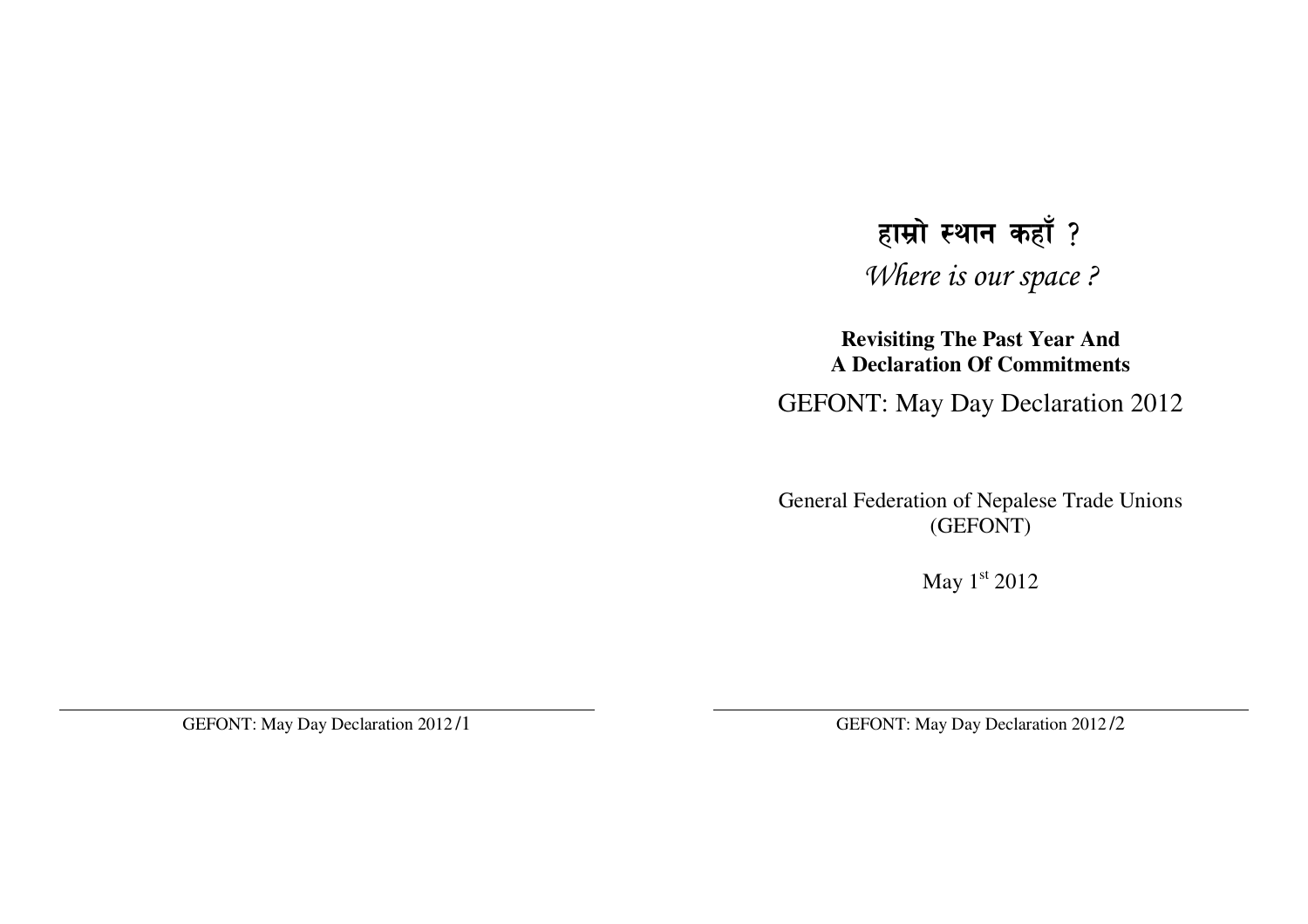*GEFONT: May Day- 2012 Declaration* 

## **Revisiting The Past Year And A Declaration Of Commitments**

- 1. The Great Journey of Glorious May Day struggle for a prosperous life with equality, dignity and rights has successfully completed its 126 years. The official and formal tradition of May Day celebration has also completed 123 years. Meanwhile, the human society has gone through many ups and downs, happiness and grief and smiles and tears. The demands for 8-hour work, 8-hour rest and 8 hour entertainment voiced by May Day struggle have been addressed partially worldwide. However even today, the prosperous life with equality, dignity and rights is still a far cry.
- 2. The lives of Nepali working masses are full of hardships and sufferings. We are still passing through a long phase of transition and political instability where even the social and economic scenario is swinging under instability and

GEFONT: May Day Declaration 2012 /3

uncertainty. The peace process has obviously crossed a major milestone but not completed yet. The process of writing new constitution is surrounded by the clouds of disagreement and the people and workers are not sure about its timely release in spite of the final deadline approaching very fast. If we look behind from the 2011 May Day,indeed the past year was full of high endeavours to conclude the peace process and to erase the obstacles in the drafting of New Constitution. In spite of obstructions in the economy and labour market in the past year, we continued our mission. The more the obstacles came on the way, the more we worked harder for the meaningful journey with all the enthusiasm.

3. Our journey from celebration of May Day 2011 started with the long-term slogan of 'Social Security for All.' After hoisting the flag of ITUC on top of the world – Mt. Everest – attracting attention of the working people to adverse effects of climate change, we participated in the Asia-Pacific Regional Conference of the ITUC, where we got elected in theRegional General Council. We were also elected as

GEFONT: May Day Declaration 2012 /4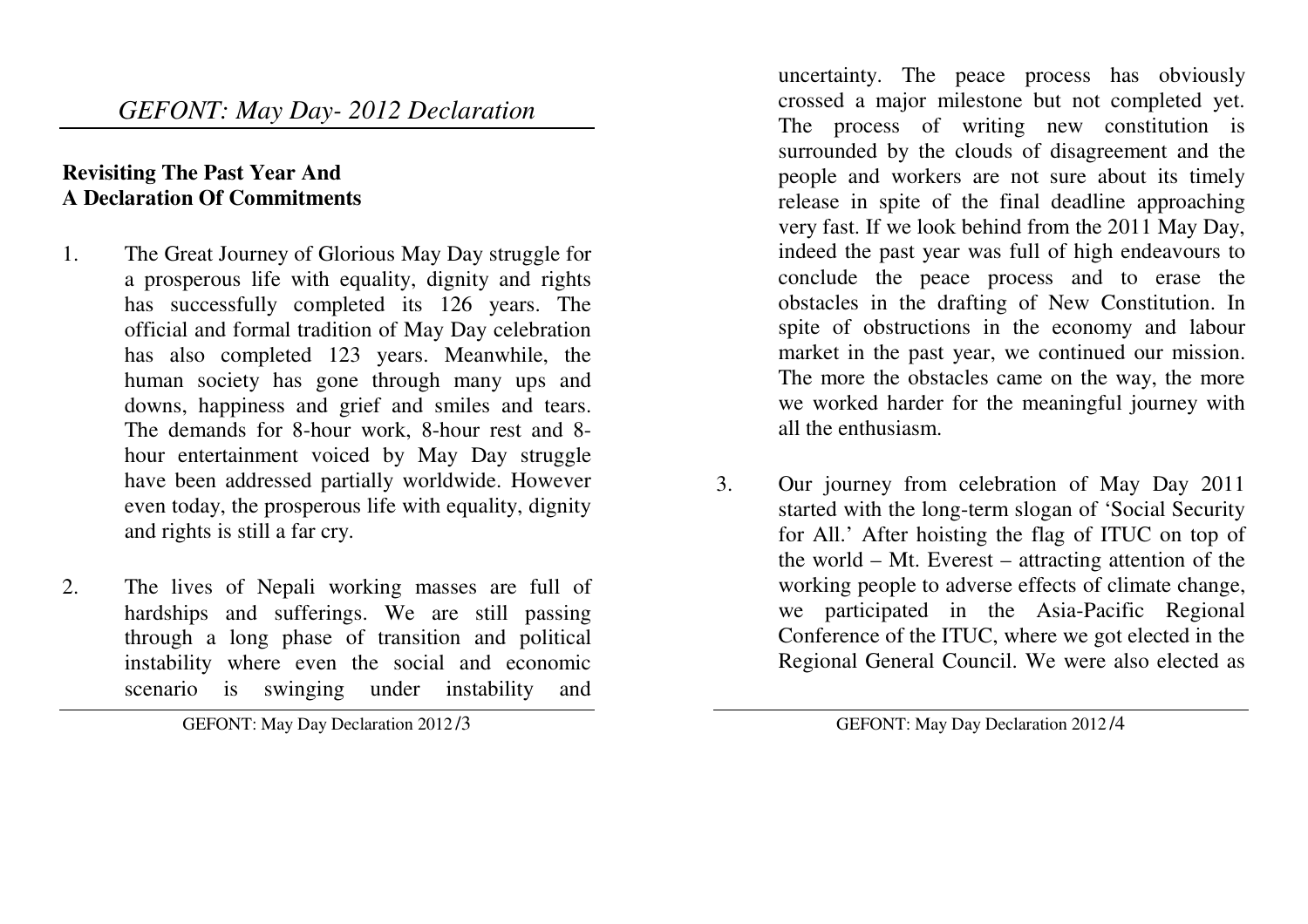the Deputy Member to ILO Governing Body from International Labour Conference, 2011.

- 4. We organized a joint national trade union programme on the strategy for ratification of ILO Core Convention No. 87. Similarly in cooperation with ILO, we hosted an Asian Regional strategic programme for ratification/implementation of ILO Core Conventions.
- 5. In spite of the historical collective agreement signed on March 24, 2011, obstacles were created in implementation of increased wage. We have spent a lot of time in nationwide campaign to enforce it and to pressurise the government for the purpose. Labour administration and the government proved nonsensitive even in the issue of wages of the workers. Insensitiveness of the government on the important issue of wages makes it clear among the workers that the character of the state is still pro-capitalist. However, we worked on both faces of wage campaign – clarifying  $\&$  making aware the workers and pressurizing both the Government and the employers. The decision of raising the current wages by additional NRs. 1600 in the wages of every

GEFONT: May Day Declaration 2012 /5

worker was misinterpreted by some of the employers claiming that the wages is to be raised up to NRs. 6200 only to those who are not getting 6200. This dishonesty of many of the employers hurdled the implementation of the decision. Finally after 6 months of continued campaign and pressure, we were successful to compel the Government and the employers for implementation.

- 6. We have initiated a major change in organizing strategy. Team mobilization from central union council level started last year has been given a new speed. These teams created new waves of mobilization and mass-education in the grassroots covering membership drive with new recruitment and renewal, dues collection, wages and social security in addition to political/ideological & labour market issues such as constitution, peace and rights. The month of *Chaitra* (mid March to mid April), as the last month of Nepali calendar is decided to be the campaign month of recruitment, renewal and dues settlement.
- 7. Our special concern in the past year was in establishing the Labour Inspection System. A

GEFONT: May Day Declaration 2012 /6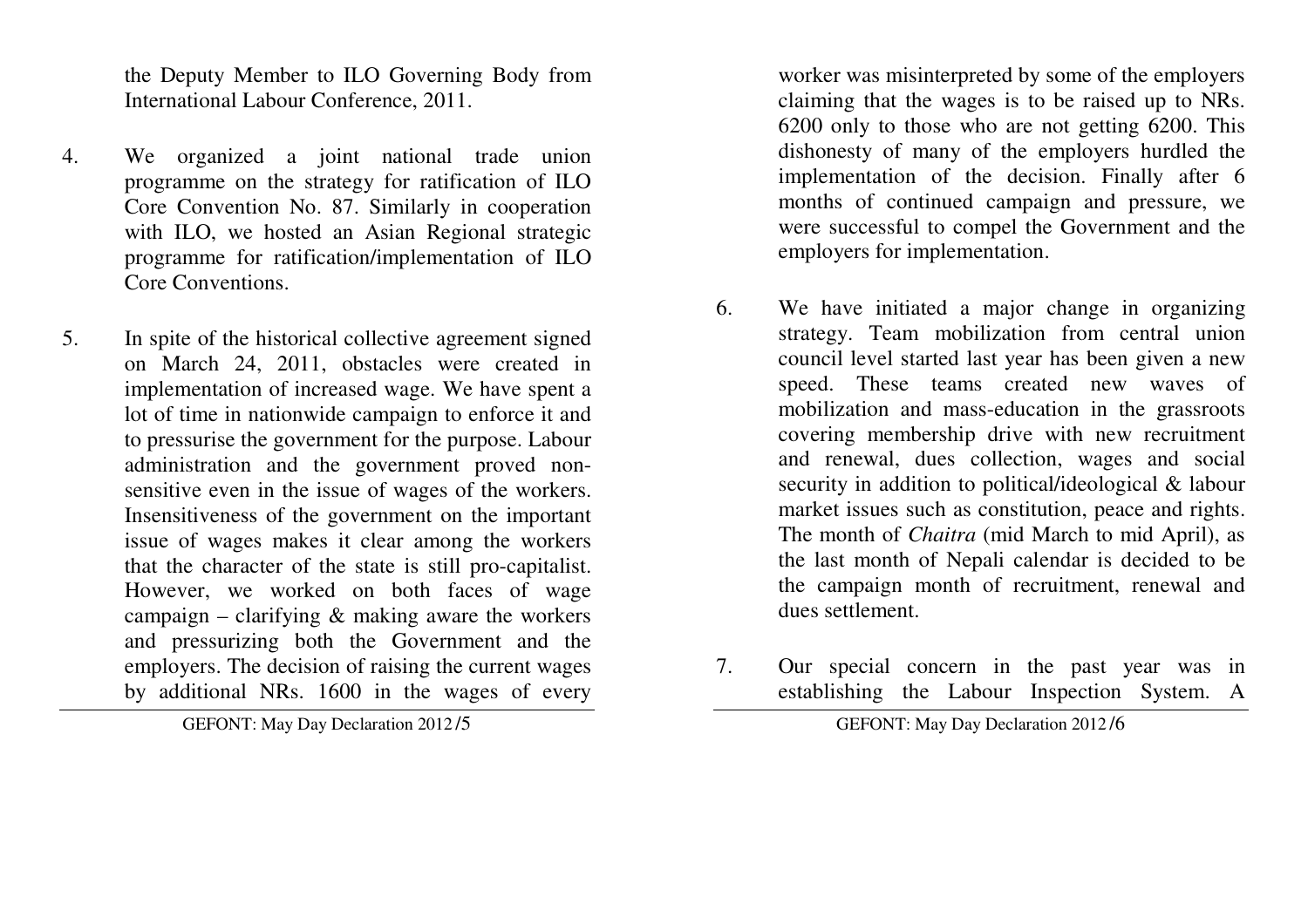national gathering of plant level union presidents from the enterprises with more than 100 workers was organized and training on labour inspection campaign has been conducted. With this campaign, it has now been initiated as a system to receive quarterly labour inspection reports regularly from each of the enterprises in the Central Office.

- 8. With the spirit of One Union One Voice, the Second National Trade Union Conference has been organized jointly. Similarly, 11 joint affiliates councils of various sectors has been created in JTUCC and 25 joint district councils of JTUCC member have been established with a view to promote mutual cooperation and workers unity. A liaison office of the SAR-TUC has also been established in Kathmandu.
- 9. This year significant achievements have been witnessed in labour disputes. We have been successful in solving some of the complicated and chronic cases. The biggest agreement till date has been marked with a compensation of NRs. 160 Million for 86 workers at Himal Power Limited. With our involvement, labour dispute has been

GEFONT: May Day Declaration 2012 /7

resolved in a win-win situation in Unilever Nepal Limited which was portrayed in mass media as a negative example against trade unions.

- 10. We have sadly witnessed many unfair labour practices, which are definitely unsuitable act of an employer. Those incidences are- inhumane activities like ousting the workers out of work without any cause, employers' disappearance by locking out the factory, imposing conditions on the workers, non-payment of wages for long 18 months etc. Examples are Casino sector due to no policy status of the state and solution waiting Janakpur Cigarette Factory and Bhrikuti Pulp & Paper industry.
- 11. In spite of one-sided publicity against workers and trade unions and blaming for all the labour market problems and economic stagnation, truth proved to be different and something else. For instance if we review statistics in only one industrial area of Sunsari-Morang corridor, workers were blamed for the disclosure of the industry but the Parliamentary committee has made it clear after the investigationthat it happened because of the employer's fault.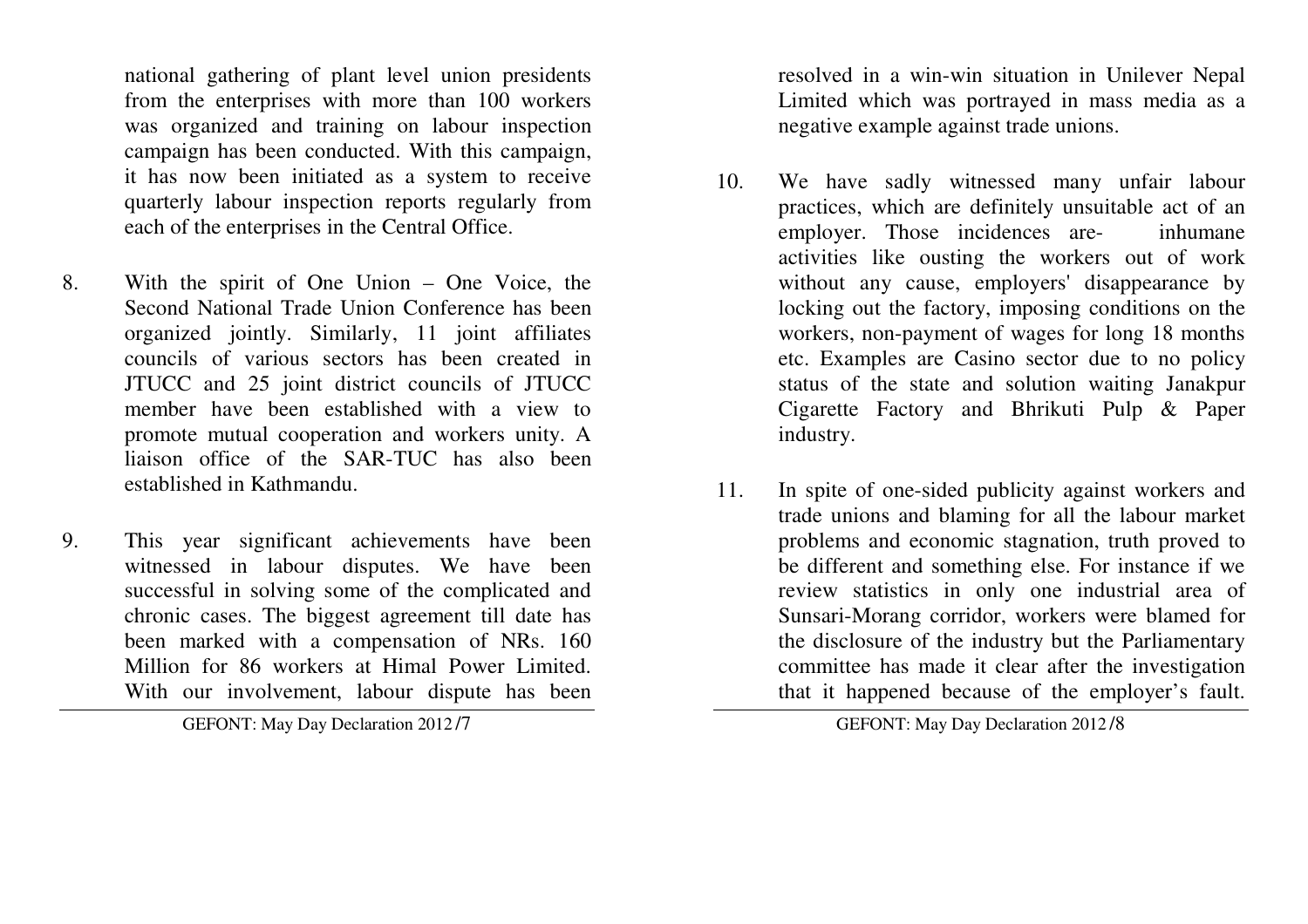Looking at the statistics of last 15 months more than NRs 20 billion has been invested by the Big Business Houses in the *Sunsari* Industrial Corridor. It also makes the statements like 'industries are being closed because of the workers, there is no investment' a big lie.

- 12. According to a Tax Cost Survey conducted by the International Finance Corporation, three main reasons for the slow economic activity in Nepal are political instability, increasing load shedding and lack of enough capital. The research also reveals that most of the employers make defaults like marking less income and more expenditure and opening the bank accounts in the name of the person instead of the firm's name to evade the taxes. Looking at a small size of sample of the news published in the media within a period of just one year, a long list of defaults by the employers can be witnessed:
	- • The monitoring by concerned authority of the government covering 165 firms shows – Millions of Rupees as VAT raised from Consumers is not deposited; smuggling, fake bills in import, business

without registration, illegal operation of Casinos are some of the examples to evade tax and liabilities towards state revenues; Forty-five companies have been found using fake VAT bills. Can we consider these activities as investment friendly and prodevelopment?

- • Petrol pumps have gone into strike when state instructed that they should not sale petrol in price more than fixed by the Nepal Oil Corporation. The activity of closing one's business and coming to the street by employers themselves; how it can be termed as investment friendly and favourable to growth? 48-hours ultimatum by employers' organization to the state against workers and threat of handing over the key to the government surprised even the trade union world that what type of business culture is being promoted!
- • According to the record of nepalbandh.com, FNCCI districts & transport entrepreneurs' associations have closed transportation and business for 21 days during the latest 16 months. The 2-4 hours partial strikes by them are not included, these are numerous. In comparison, strikes from workers side cover in total 6 days. The strikes by other political/social groups during the same period are 57 days in total. Thus facts reveal – Actors of Strikes in Nepal are not the trade unions, the major actors are others.

GEFONT: May Day Declaration 2012 /9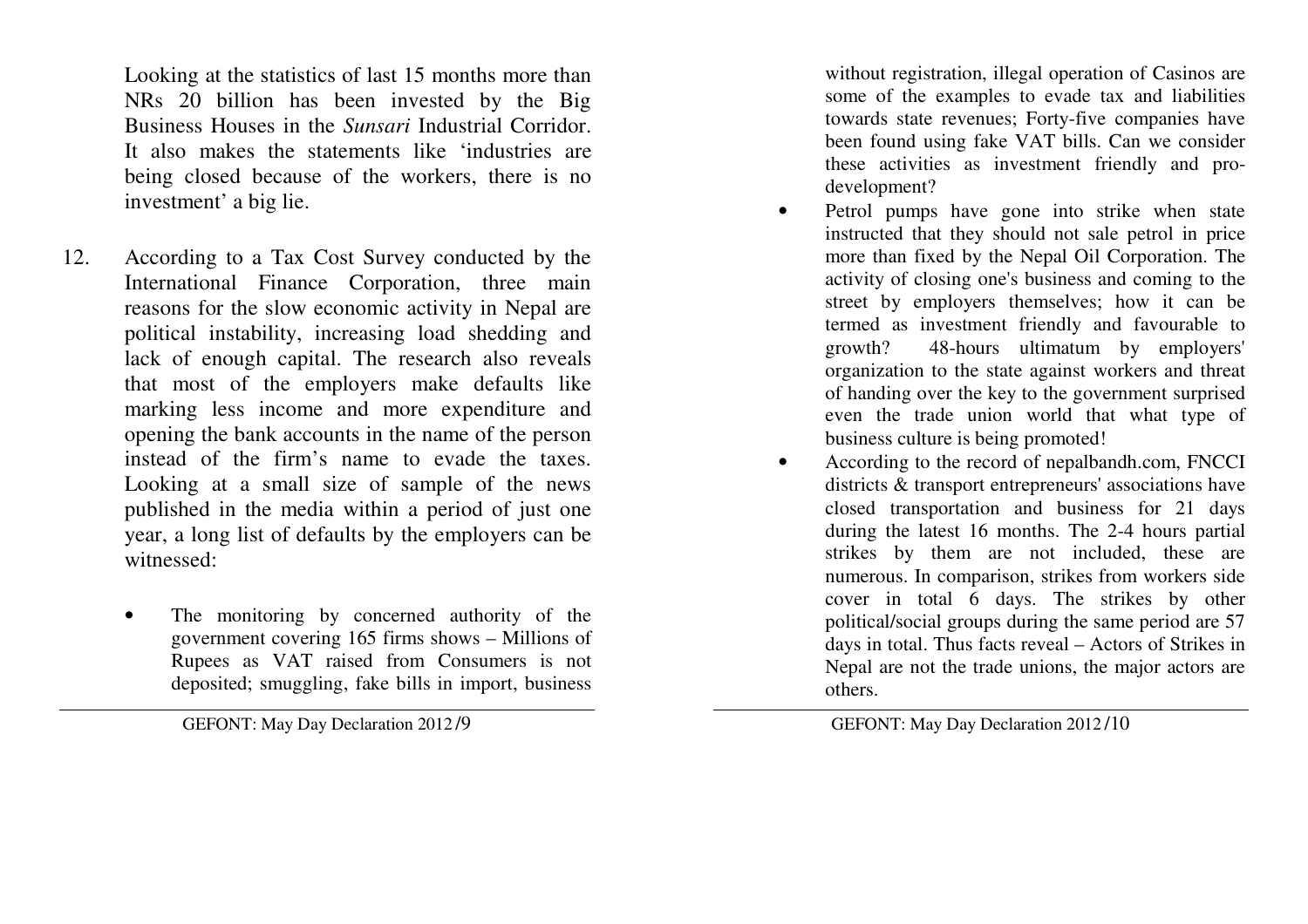- • A total of 16 % traders have mixed non edible things in food items, 48% have cheated consumers in weight and the traders are selling goods to consumers in a price 30 times higher than import price, which is illegal.
- • The company promoters by raising share money from people who fled away have cheated more than 10 billion Rs. And 41 companies are rejected from the list of Nepal Stock Exchange. There are 2597 cases filed against Blacklisted Bank defaulters. It is also known to the public that a single business man in the name of different firms have taken loan equal to Rs. 3 billions and not repaid to the banks.
- • Cooking Gas traders have been found engaged in irregular activities on weight, price, seal, and safety cheating millions of money on taxes and within 10 months 6 ordinary people have lost life because of gas-cylinder.
- 13. The essence of all these facts is that some of the illintentioned employers' practices are extremely unfair; contrary, their blame-game against workers has been continued till to date. These behaviours are neither labour-relation friendly; nor it is suitable to the dignity of any business class individual.
- 14. The demarcation of what are agreeable points and what are disagreements should be made public now. Sometimes thinking 'tiger-lamb relation' and sometimes 'nail and flesh' type thoughts about the relation are just hollow words. It should be clear where our interests coincide and where we should debate\dialogue and negotiate. During the AGM of FNCCI what the FNCCI president delivered in his speech, could be responded in our words as follows:
	- • We support his appeal to political parties for peace process completion and issue of constitution. GEFONT demands that political parties should think over it, constitution should be adopted immediately in compromise if not in consensus.
	- He has requested to finalise all labour legislations •within few months. We want to clear it that unions have finalised the common position. We emphasize employers to come with their common position. If there are disagreements, let us finalise it in the parliamentary discussion on bill. Let us complete the process within this month.
	- • He has appealed 'wages and benefits should be linked with productivity. High wage rate, sound work environment and higher rate of return should be our common objective.' We are ready to go on

GEFONT: May Day Declaration 2012 /11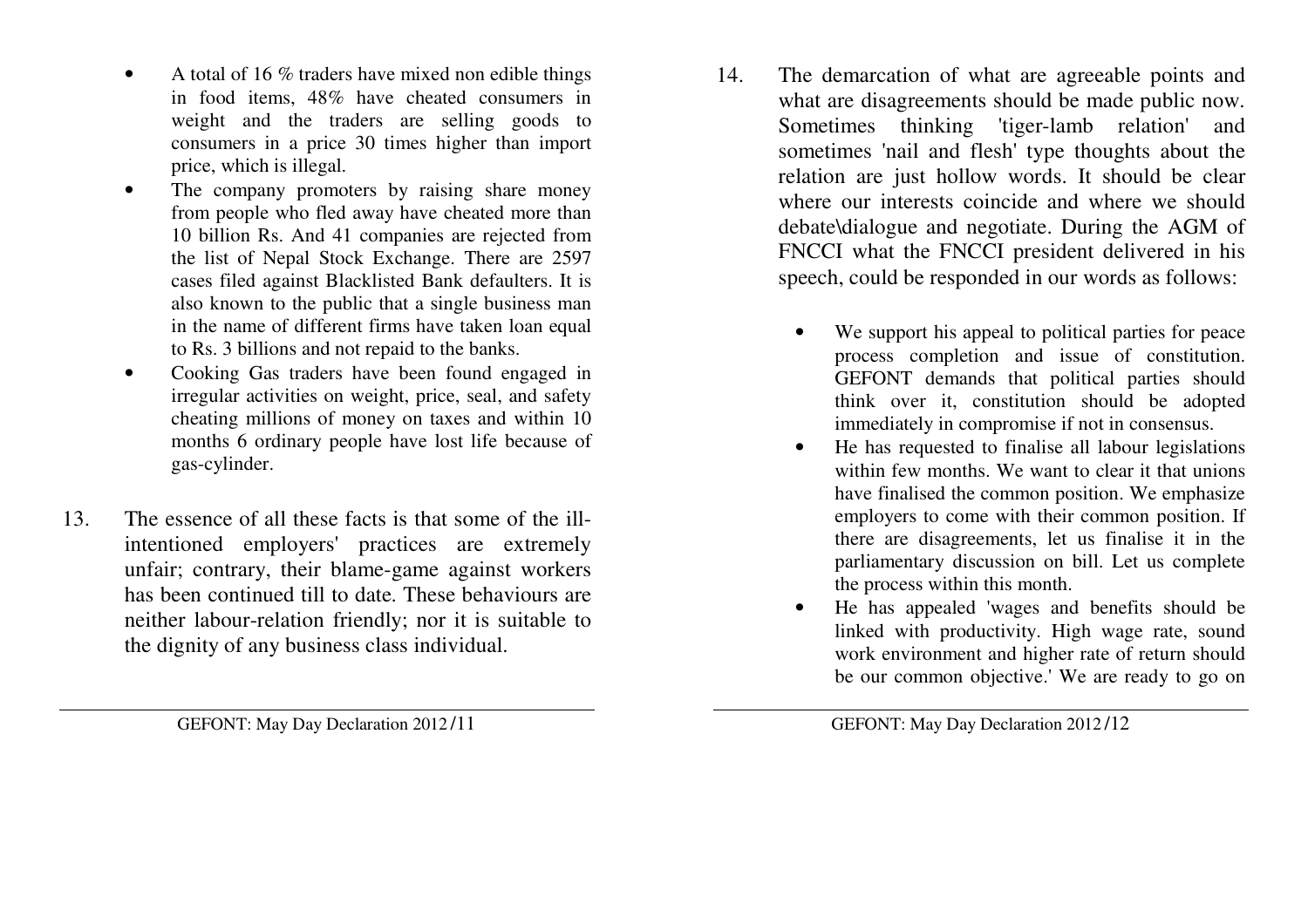the policy of 'high wage- high productivity'. Let us erase the dream of higher economic growth rate on the ground of poverty wage. Let us discipline the employers who do not provide even minimum facilities determined by laws. In order to resolve the problems of labour market, let us conduct CBA election at a time nationwide. Let us declare a cut off date from the initial month of Fiscal year and address the objection of employers about 'always demand- always problems'. We do not accept style of differing in commitment and behaviour and alert all not to use provocative phrases like *No work- No Pay* or *Hire-and- Fire*.

- 'Once negotiate, let implement it, I request •government to implement the policies and agreements'- he has opined. We agree. Let us explore ways if government does not implement. Let us implement Labour Inspection System. Let us unite against those who do not implement agreements and violate the provisions of law. Let us develop bilateral mechanisms as units for registration of grievances of both sides. Let us accept the *rules of the games* and do not violate them if convenient.
- If we go this way, we will agree without any •conditions to join hands for rapid economic growth by rescuing Nepal from a vicious circle of low economic growth rate.

GEFONT: May Day Declaration 2012 /13

- 15. Economic progress is not possible without increased investment and employment opportunity. However, it is erroneous on the part of state and employers to perceive basic human and labour rights as hurdles in the progress of investment and employment opportunity. Trade union movement has prepared draft concept note demanding government of Nepal to organize an Employment Summit for more job creation through tripartite participation. We have requested National Investment Board to initiate towards the same. Our prior challenge is to boost up employment opportunity and decent work.
- 16. "Social Protection for all" is the burning issue. After three years of struggle, our movement is successful in establishing social security tax as base for social security. In agreement with employers, consent has been reached to provide 20% in the social security fund. Based on this agreement a clause on social protection law has been finalised. However, it is major responsibility of state and trade unions fully implementing social security law and benefiting contributors by the various schemes. Our demand - State should contribute equally as of employers in this fund; is yet to be addressed. To complement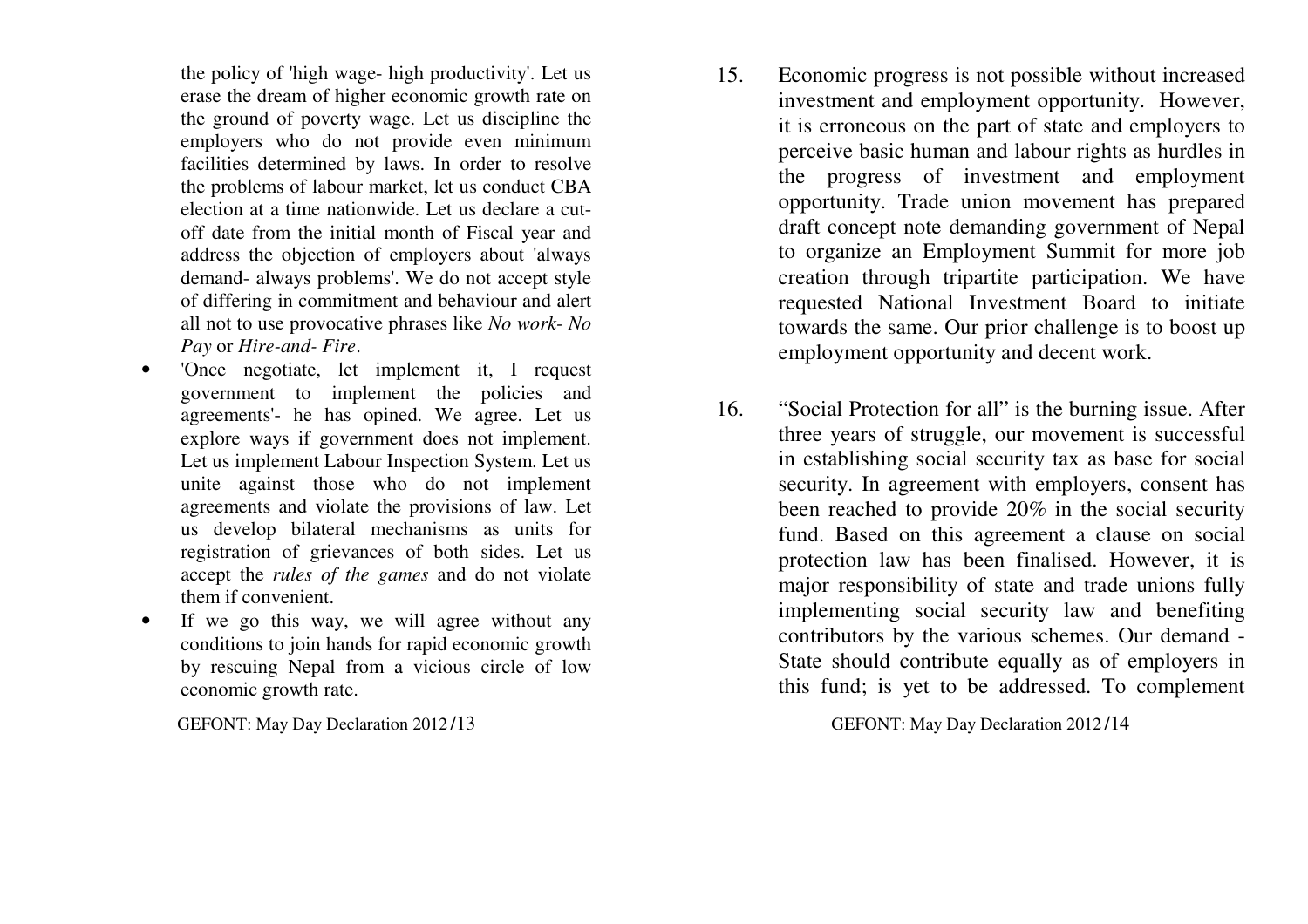social security schemes with general social protection system and build an integrated workerfriendly 'welfare structure' of our society is a huge challenge.

- 17. Our movement was focused to- ensure workers' rights as fundamental human rights, secure 10% representation in all states' elected bodies, provision of National Labour Commission for swift and effective justice and social welfare programs in the new constitution. We are in the final stage to achieve result of our efforts. Therefore, we call upon entire work force, for vigilance and lobbying to institutionalise it.
- 18. Change in the contemporary system of collective bargaining is the need of present time. Enterprise level Collective Bargaining mechanism has been proved insufficient. Therefore, through broad discussion our movement will be active to develop Industry-based National Collective Bargaining system; and to develop legal mechanisms in this regard. We will end existing confusion on rightbased and interest-based demand in our collective bargaining process; we will put pressure to the State

GEFONT: May Day Declaration 2012 /15

for granting lawful benefits automatically without collective bargaining. Our movement won't be confused again and CBA will be focused on the interest-based issues only.

- 19. Besides Ministry of Labour, various other ministries are also making decisions which affect workers life. They do not feel the need to consult on these decisions with trade unions. Ministry of Industry, Commerce and Supplies, Ministry of Agriculture and Cooperatives, Ministry of Law and Justice, Ministry of Finance have taken decisions which have adverse effects on workers rights and welfare. Therefore, government should include all Ministries in the existing system of Labour Ministry to facilitate dialogue between trade unions and all concerned Ministries regarding decisions which can have direct or indirect impact on labour rights, welfare and benefits.
- 20. There is no doubt that foreign employment is inevitability rather than opportunity for Nepali workers. And, remittances sent by these workers make up a huge part of GDP in Nepal's economy. However, policy-makers calculate the remittance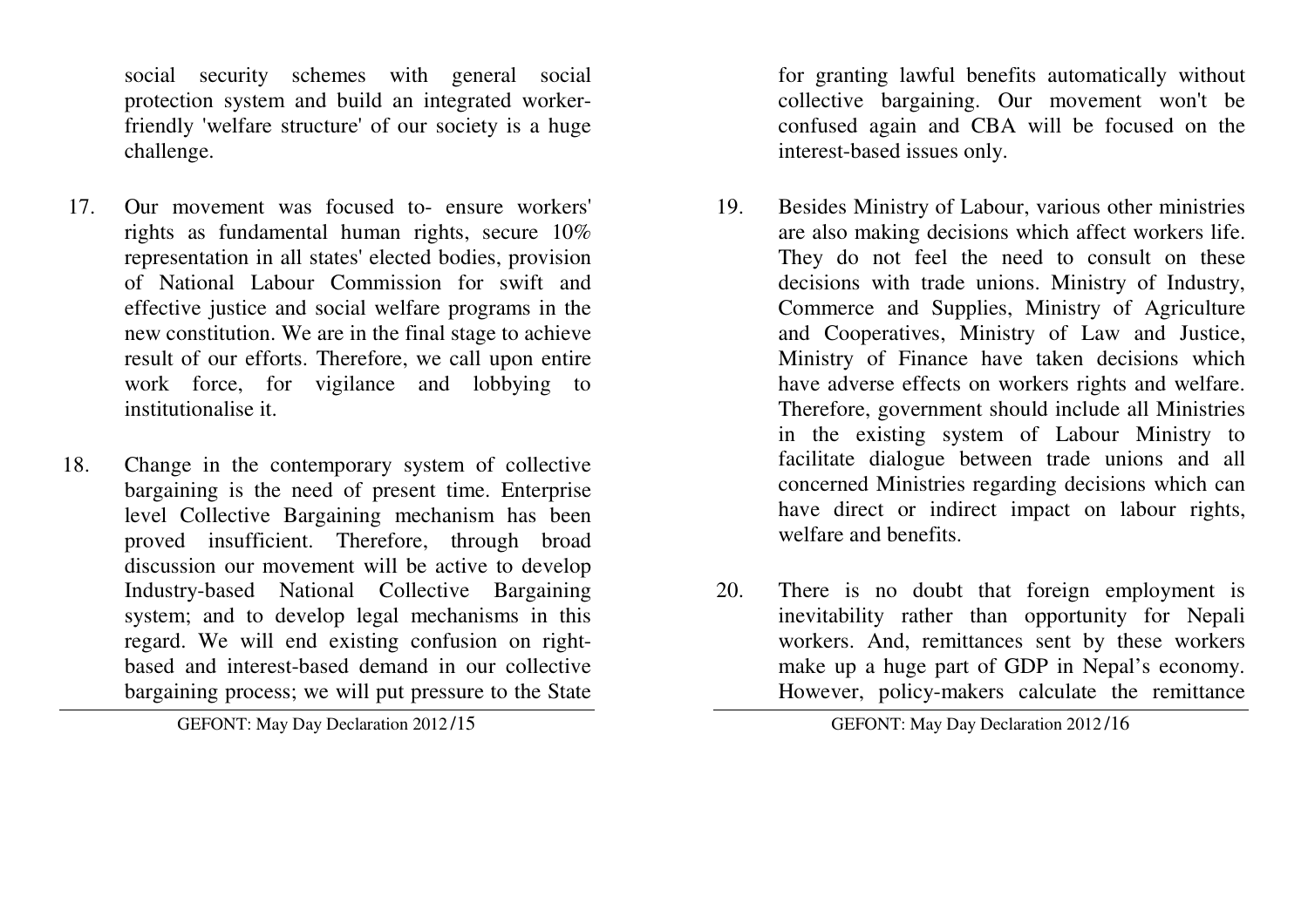and without hesitation ignore the hardships, suffering, threats to life and inhuman treatments that Nepali migrants are subjected to in foreign lands. Our union is involved to establish a Helpline in Malaysia through joint effort to ensure migrant workers' rights and welfare. GEFONT and trade union centres in Kuwait and Bahrain have reached at MoU for cooperation in the issues of long term importance. Similarly, to expand our network, we have proposed to work in association with the international team of Non Residential Nepalis for migrant workers' rights and welfare. GEFONT will further conduct programmes to ensure basic labour rights and for security that citizens are entitled to. And, we will better organise our existing campaigns for safe foreign employment in several destination countries.

21. To face these challenges of the movement and to accomplish our goal, we need representation from working class in the Representative Bodies of the state. Therefore **in** this May Day, we have put forward the demand of 10% representation from working class in every elected body. Through Joint Trade Union Coordination Centre, our national

GEFONT: May Day Declaration 2012 /17

centre has submitted memorandum of demand to the leaders of all political parties. Workers should have representation in elected bodies of peoples' representative structures - from federal legislatureparliament to provincial legislative body and in the local government in the restructured FDR of Nepal in days to come. This provision will enable us to shape state policies, programmes and budget in favour of working class and minimize pro-capital character of state. Along with this, our movement has demanded state to guarantee participation of working class in all those forums which include counterparts of trade unions - the employers' organisations.

22. We will appropriate our role according to the changing context on contemporary international issues like gender equality, green jobs and climate change. As in preceding years, we will follow the principle of "class *plus* three" balance (Class + Gender, Caste/ethnicity and geographical region). We will cross effectively every challenge in labour market, politics and society; and continue our work for political and socio-economic system through social welfare. We will concentrate to mobilise